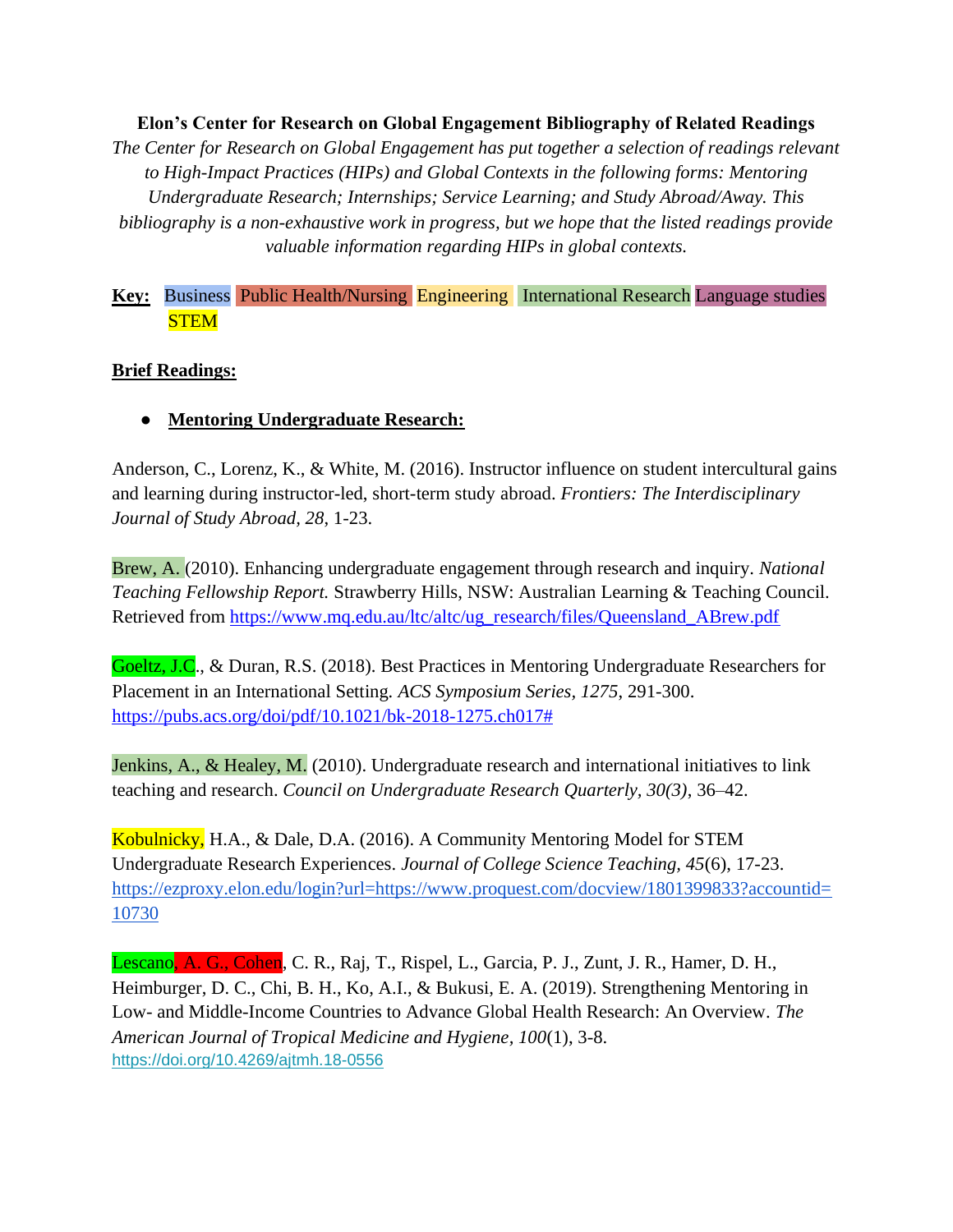McElmurry, B.J., Misner, S.J., & Buseh, A.G. (2003). Minority international research training program: Global collaboration in nursing research*. Journal of Professional Nursing, 19*(1), 22- 31. <https://doi.org/10.1053/jpnu.2003.10>

Redden, E. (2010). The faculty role in study abroad. *Inside Higher Ed*. Retrieved from [https://www.insidehighered.com/news/2010/06/03/nafsa.](https://www.insidehighered.com/news/2010/06/03/nafsa)

Wagner, S.M., & Sullivan, M. (2017). Supporting Students' Intercultural Literacy Through Mentoring Undergraduate Research Projects. *Performance + Proficiency = Possibilities,* 87-108. <https://files.eric.ed.gov/fulltext/ED598262.pdf#page=97>

Walkington, H., & Jenkins, A. (2008). Embedding undergraduate research publication in the student learning experience. *Brookes EJournal of Learning and Teaching, 2(3)*. Retrieved from [http://bejlt.brookes.ac.uk/article/embedding\\_undergraduate\\_research\\_publication\\_in\\_the\\_student](http://bejlt.brookes.ac.uk/article/embedding_undergraduate_research_publication_in_the_student_learning_experi/) [\\_learning\\_experi/](http://bejlt.brookes.ac.uk/article/embedding_undergraduate_research_publication_in_the_student_learning_experi/)

# ● *Mentoring Undergraduate Research Case Studies:*

Goode, M. (2008). The role of faculty study abroad directors: A case study. *Frontiers: The Interdisciplinary Journal of Study Abroad, 15*, 149-172.

Hawthorne, T. L., Atchison, C., & LangBruttig, A. (2014). Community geography as a model for international research experiences in study abroad programs. *Journal of Geography in Higher Education, 38(2)*, 219–237. https://doi.org/10.1080/03098265.2014.908351

Mussa Idris & Leena Dahal (2021): International faculty mentoring partnership with international undergraduate student and community organizations in a local and a global context: lessons learned, Mentoring & Tutoring: Partnership in Learning, DOI: 10.1080/13611267.2021.1954455

Taylor, P., & Wilding, D. (2009). Rethinking the values of higher education-the student as collaborator and producer? Undergraduate research as a case study. Retrieved from http://dera.ioe.ac.uk/433/2/Undergraduate.pdf

# ● **Internships:**

Canzaini, B. F. (2014). Values-based internships: Combining TEFI values, career internships, and community engagement. *Journal of Teaching in Travel & Tourism, 14:2*, 129-148.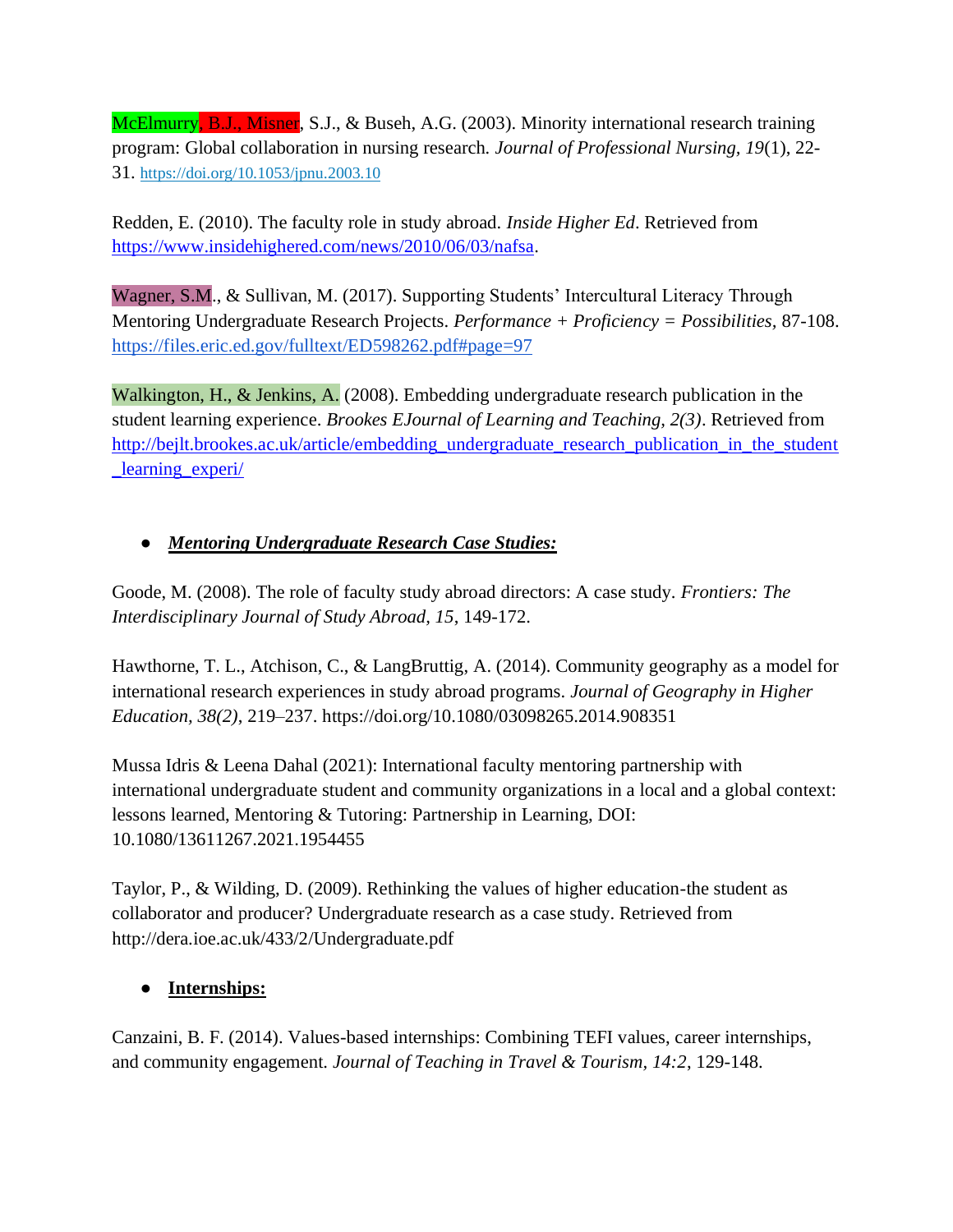Coker, J. S., Heiser, E., Taylor, L., & Book, C. (2017). Impacts of experiential learning depth and breadth on student outcomes. *Journal of Experiential Education, 40(1)*, 5–23. https://doi.org/10.1177/1053825916678265

Dharamsi, S., Drynan, D., Quilty, J., & Shields, M. (2016). International fieldwork placements in low income countries: Exploring community perspectives. *Australian Occupational Therapy Journal, 63*, 321-328.

Gates, L. (2014). The impact of international internships and short-term immersion programs. *New Directions for Student Services, 2014(146)*, 33–40. https://doi.org/10.1002/ss.20088

# ● *Internship Case Studies:*

Aggarwal, R., & Zahn, F. (2016). Student characteristics and pedagogies in developing global mindsets: Introduction to this issue. *Journal of Teaching in International Business, 27:4,* 143- 146.

Cai, L. A., Day, J. J., Lu, Y., & Wei, W. (2015). College students' decision-making for study abroad: Anecdotes from a U.S. hospitality and tourism internship program in China. *Journal of Teaching in Travel & Tourism, 15:1*, 48-73.

Gleeson, J., Candace, K., Underwood, M., Valerio, B., & Wong, K. (2016). Global Host Partner Perspectives: Utilizing a conceptual model to strengthen collaboration with host partners for international nursing student placements. *Public Health Nursing. 33:4*. 351-359.

Lough, B. J., Moore-McBride, A., & Sherraden, M. S. (2012). Measuring international service outcomes: Implications for international social work field placements. *Journal of Social Work Education, 48(3)*, 479–499. https://doi.org/10.5175/JSWE.2012.201000047

Pampel, I. (2013). Job swapping: A professional internship and exchange abroad in research music libraries. *Fontes Artis Musicae, 60(3)*, 227–232.

Saviz, C. M., Fernandez, A. A., & Basha, E. A. (2012). Formal service learning opportunities: Engineering internships in social entrepreneurship organizations. *International Journal for Service Learning in Engineering, 7(1)*, 40–52.

# ● **Service Learning:**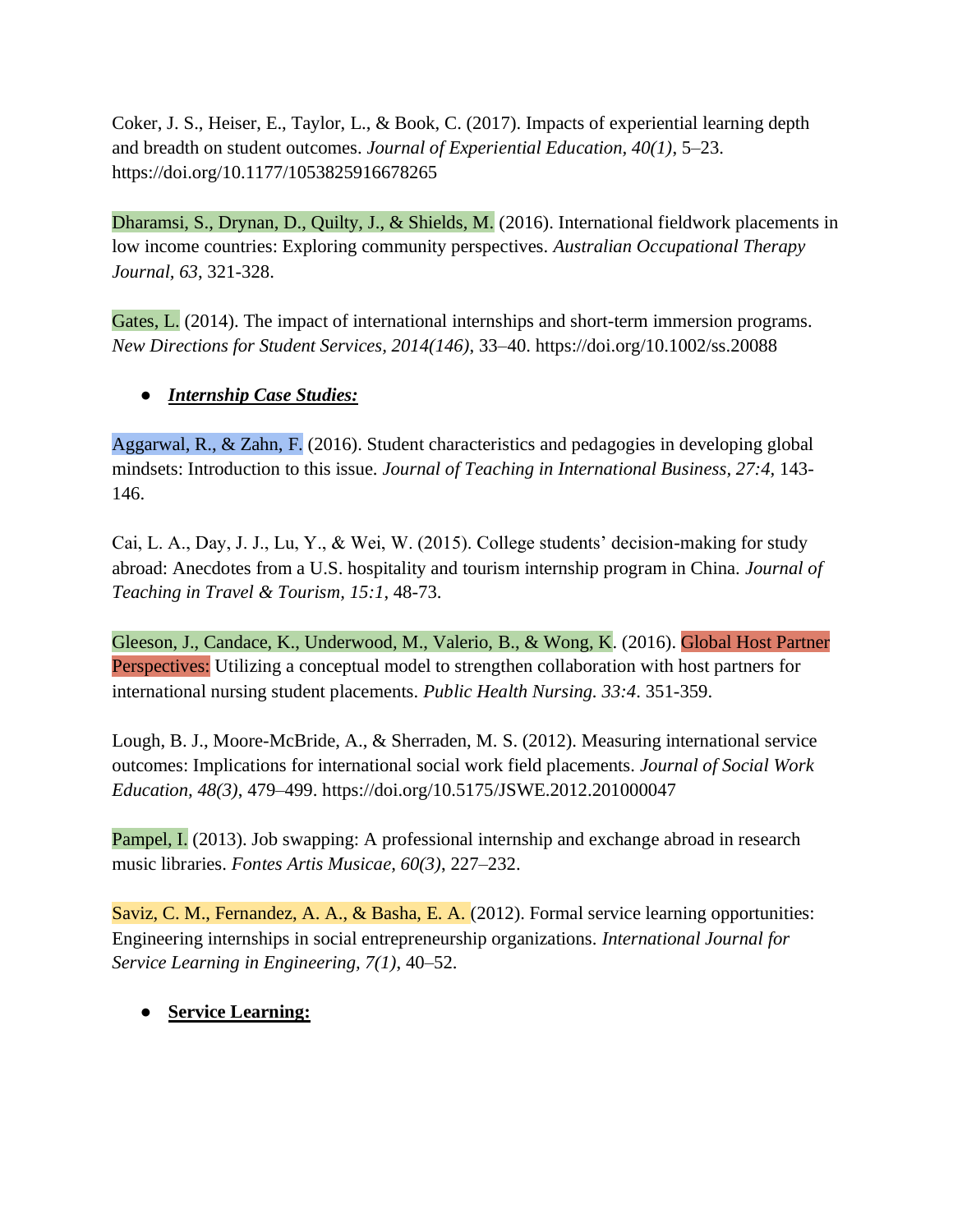Aslam, A., Hassett, M., Navarro, I., Swap, R. J., & Wen, A. (2014). Stuck in cement: Breaking from conventional mindsets in student-led service learning partnerships. *International Journal for Service Learning in Engineering, 9(2)*, 135–149.

Estrella, J., & McKay, V. C. (2008). First-generation student success: The role of faculty interaction in service learning courses. *Communication Education, 57(3)*, 356–372. https://doi.org/10.1080/03634520801966123

Ezell-Sheets, J., Kilgo, C., & Pascarella, E. (2015). The link between high-impact practices and student learning: Some longitudinal evidence. *Higher Education (00181560), 69(4)*, 509–525. https://doi.org/10.1007/s10734-014- 9788-z

Fry, G., & Horn, A. (2013). Promoting global citizenship through study abroad: The influence of program destination, type, and duration on the propensity for development volunteerism. *Voluntas: International Journal of Voluntary & Nonprofit Organizations, 24(4)*, 1159–1179. https://doi.org/10.1007/s11266-012- 9304-y

Furco, A. (1996). Service-learning: A balanced approach to experiential education. *Expanding Boundaries: Serving and Learning, 1*, 1-6. Halbert, K., & Salter, P. (2017) Constructing the [parochial] global citizen. *Globalization, Societies and Education, 15:5*, 694-705.

Hayward, L. M., & Li, L. (2017) Sustaining and improving an international service-learning partnership: Evaluation of an evidence-based service delivery model. *Physiotherapy Theory and Practice, 33:6*, 475-489.

Hof, D. D., Jones, S. W., & Tillman, D. R. (2016). Assessing global service-learning: A mixedmethods approach to evaluating students' intercultural development. *Pasauliniu Kooperutouju Studiju Vertinimas: Mišriu Metodu Būdas Vertinant Studentu Tarpkulturinę Raida., (18)*, 29–50. https://doi.org/10.7220/2345-024X.18.2

Lawley, M., & Matthews, J. (2011). Student satisfaction, teacher internships, and the case for a critical approach to international education. *Discourse: Studies in the Cultural Politics of Education, 32(5),* 687–698. https://doi.org/10.1080/01596306.2011.620752

Morris, L. (2007, September). Invigoration from within. *Innovative Higher Education*, pp. 69– 70. https://doi.org/10.1007/s10755-007- 9044-x

# ● *Service Learning Case Studies:*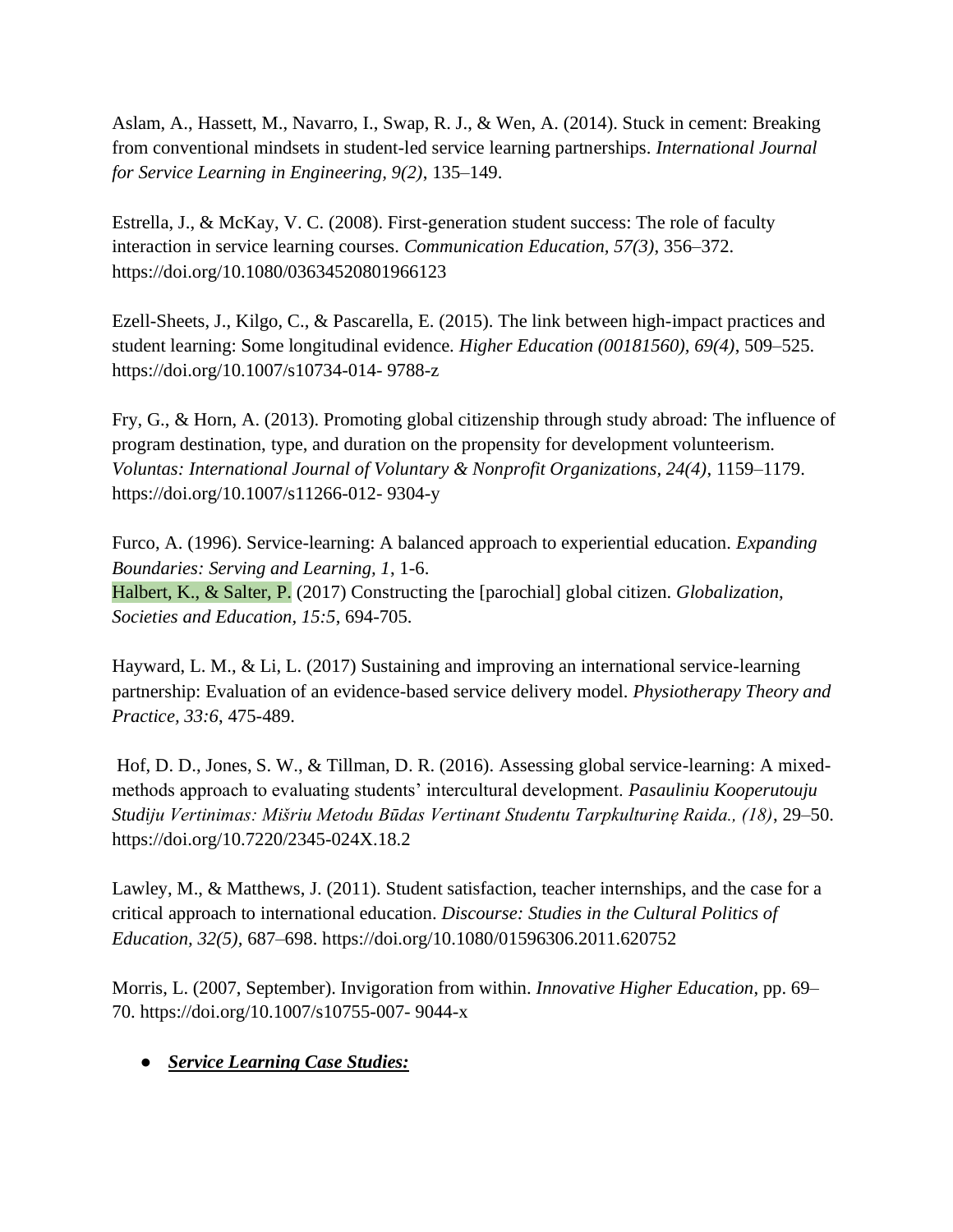Breitkreuz, K. R., & Songer, A. D. (2014). Interdisciplinary, collaborative international service learning: Developing engineering students as global citizens. *International Journal for Service Learning in Engineering, 9(2),* 157–170.

Chen, S., Le, Q. V., & Raven, P. V. (2013). International service learning and short-term business study abroad programs: A case study. *Journal of Education for Business, 88(5)*, 301– 306. https://doi.org/10.1080/08832323.2012.697927

Engberg, M. (2013). The influence of study away experiences on global perspective-taking. *Journal of College Student Development, 54 (5)*, 466-480.

Harrop-Allin, S. (2017). Higher education student learning beyond the classroom: Findings from a community music service learning project in rural South Africa. *Music Education Research, 19(3)*, 231–251. https://doi.org/10.1080/14613808.2016.1214695

Keller-Dupree, E. A., & van der Hagen, R. (2015). Reflective journaling during a service learning study abroad experience: Impact and implications. *Wisconsin Counseling Journal, 28*,  $3 - 11$ .

Krishnan, L. A., Richards, K. A. R., & Simpson, J. M. (2016). Outcomes of an international audiology service-learning study-abroad program. *American Journal of Audiology, 25(1)*, 1–13. https://doi.org/10.1044/2015\_AJA-15- 0054

Le, Q. V., & Raven, P. V. (2015) An assessment of experiential learning of global poverty issues through international service projects. *Journal of Teaching in International Business, 26:2*, 136- 158.

# ● **Study Abroad/Away:**

Anderson, K.H., Friedemann, M.L., Buscher, A., & Hodnicki, D. (2012). Immersion research education: students as catalysts in international collaboration research. *International Nursing Review, 59*(4), 502-510. <https://doi.org/10.1111/j.1466-7657.2012.01014.x>

Brennan, L., & Sison, M. D. (2012) Students as global citizens: Strategies for mobilizing studies abroad. *Journal of Marketing for Higher Education, 22:2,* 167-181.

Kutner, L. (2010). Study-abroad programs as information producers: An expanding role for support of our students studying abroad. *Journal of Library Administration, 50(7/8)*, 767–778. https://doi.org/10.1080/01930826.2010.488962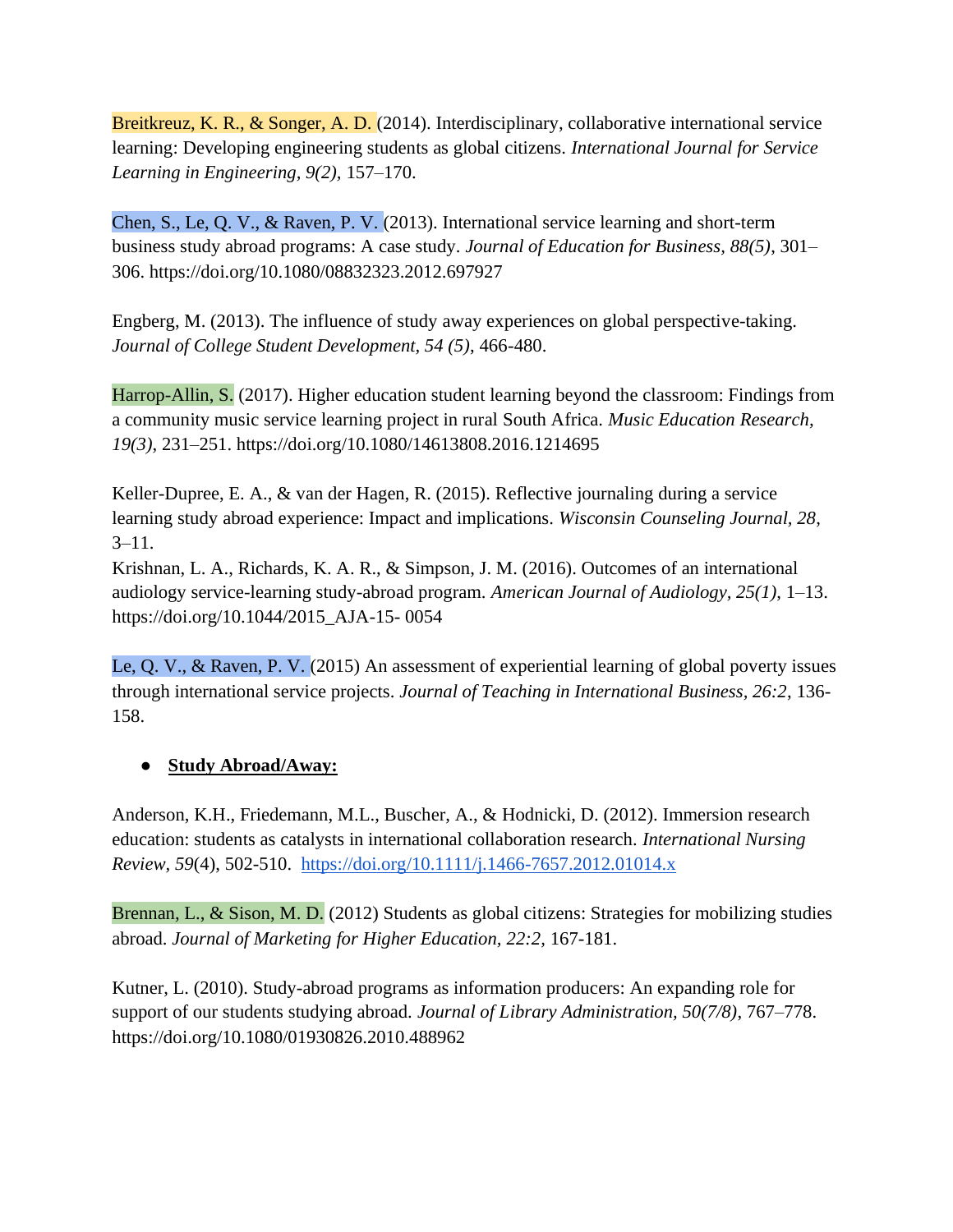Miller-Perrin, C., & Thompson, D. (2014). Outcomes of global education: External and internal change associated with study abroad. *New Directions for Student Services, 2014(146), 77–89. <https://doi.org/10.1002/ss.20093>*

Murphy, D., Sahakyan, N., Yong-Yi, D., & Magnan, S. S. (2014). The impact of study abroad on the global engagement of university graduates. *Frontiers: The Interdisciplinary Journal of Study Abroad, 24, 1–24.*

Fry, G., Jon, J., Josic, J., Paige, M., & Stallman, E. (2009). Study abroad for global engagement: The long-term effect of mobility experience. *Intercultural Education, 20 (Supplemental 1-2)*, 29- 44.

Rowan-Kenyon, H., & Niehaus, E. (2011). One year later: The influence of short-term study abroad on students. *Journal of Student Affairs Research and Practice, 48 (2)*, 213-228.

Stebleton, M., Soria, K., & Cherney, B. (2013). The high impact of education abroad: College students' engagement in international experiences and the development of intercultural competencies. Retrieved from<http://conservancy.umn.edu/handle/11299/150028>

Vandermaas-Peeler, M., Ruelle, J., & Peeples, T. (2020) Mapping understandings of global engagement. In N. Namaste & A. Sturgill (Eds.). Mind the gap: Global learning at home and abroad (pp. 13-26). Stylus.

Zilvinskis, J. (2015). Using authentic assessment to reinforce student learning in high-impact practices. *Assessment Update, 27(6)*, 7–12.

# ● *Study Abroad/Away Case Studies:*

Carignan, M.C. & Vandermaas-Peeler, M. (2021). Early impact: Assessing global mindedness and intercultural competence in a first-year honors abroad course. Internationalizing Honors monograph. In M.K. Mulvaney & K. Klein (Eds.). Internationalizing honors. National Collegiate Honors Council.

Carrilio, T., & Mathiesen, S. (2006). Developing a cross border, multidisciplinary educational collaboration. *Social Work Education, 25(6)*, 633–644. <https://doi.org/10.1080/02615470600833584>